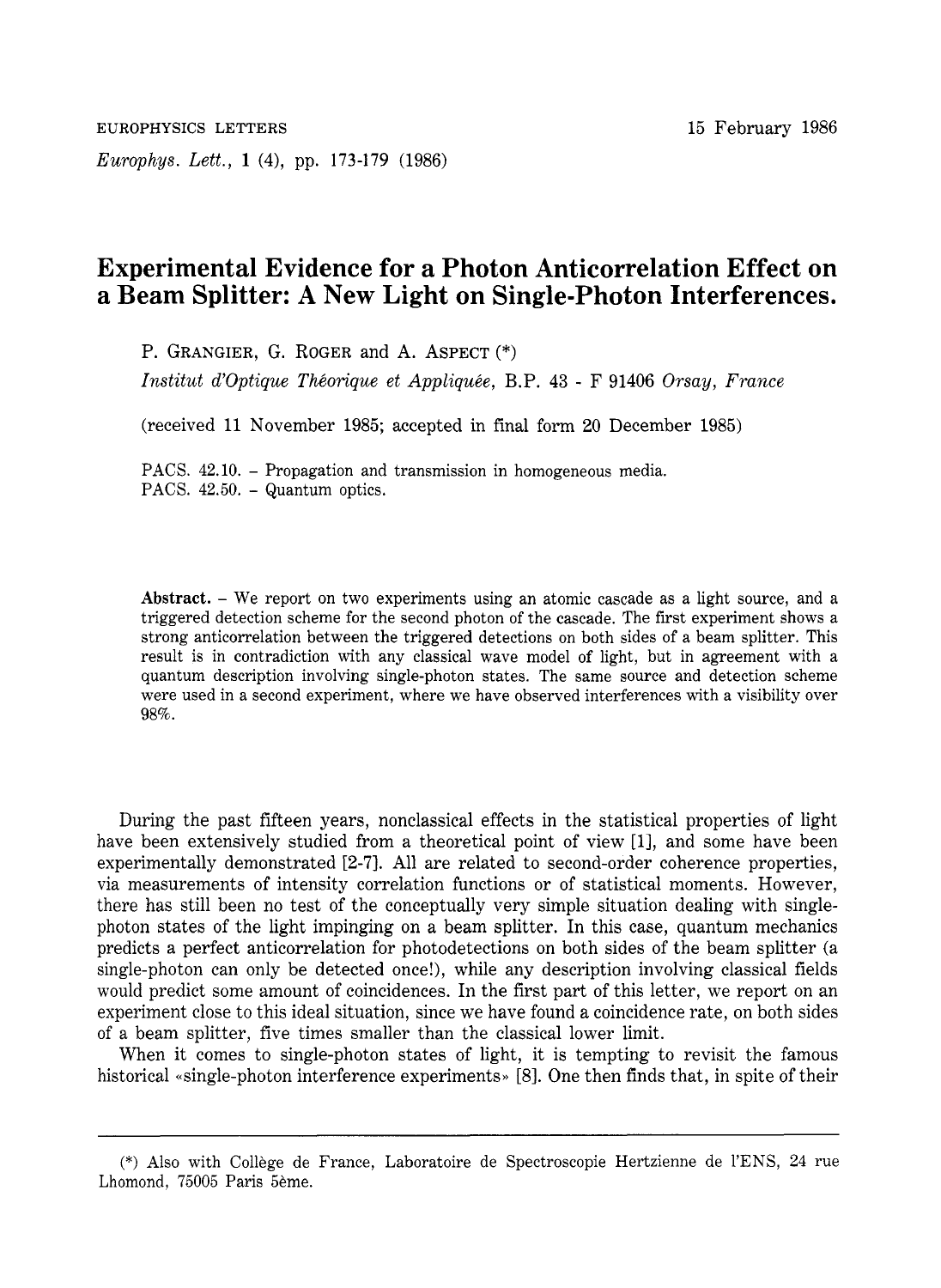$(1b)$ 

denomination  $(1)$ , none has been performed with single-photon states of light. As a matter of fact, all have been carried out with chaotic light, for which it is well known that quantum second-order coherence properties cannot be distinguished from classical ones, even with a strongly attenuated beam [9]. This is why we have carried out an interference experiment with the same apparatus as used in the first experiment, **i.e.** with light for which we have demonstrated a property characteristic of single-photon states. This single-photon interference experiment is described in the second part of this letter.

Our experimental scheme uses a two-photon radiative cascade dcescribed elsewhere [ 101, that emits pairs of photons with different ferequencies  $v_1$  and  $v_2$ . The time intervals between the detections of  $v_1$  and  $v_2$  are distributed according to an exponential law, corresponding to the decay of the intermediate state of the cascade with a lifetime  $\tau_s = 4.7$  ns.

In the present experiment (fig. 1), the detection of  $v_1$  acts as a trigger for a gate generator, enabling two photomultipliers in view of  $v_2$  for a duration  $w \approx 2\tau_s$ . These two photomultipliers, on both sides of the beam splitter BS, feed singles' and coincidences' counters. We denote  $N_1$  the rate of gates,  $N_t$  and  $N_r$  the singles' rates for PM<sub>t</sub> and PM<sub>r</sub>, and  $N_c$  the coincidences' rate. Our measurements yield the probabilities for singles' counts during *w:* 

$$
p_{t} = \frac{N_{t}}{N_{1}}, \qquad p_{r} = \frac{N_{r}}{N_{1}}, \qquad (1a)
$$

and the probability for a coincidence



Fig. 1. - Triggered experiment. The detection of the first photon of the cascade produces a gate *w,*  during which the photomultipliers  $PM_t$  and  $PM_r$  are active. The probabilities of detection during the gate are  $p_t = N_t/N_1$ ,  $p_r = N_r/N_1$  for singles, and  $p_c = N_c/N_1$  for coincidences.

 $(1)$  Usually, the single-photon character is stated by showing that the amount of energy flowing during a certain characteristic time (coherence time, or time of flight between source and detector) is small compared to *hv.* The necessity of the concept of photon is thus postulated, probably on the basis that the detection process appears discrete. But it is well known that this argument is not fully conclusive, since all the characteristics of the photoelectric effect can be assigned to the fact that the «atomic detector is controlled by the laws of quantum mechanics» (see ref. [1], or: W. E. LAMB and M. 0. SCULLY, in *Polarisation, Matière et Rayonnement*, ed. Société Française de Physique, Presses Universitaires de France, 1969).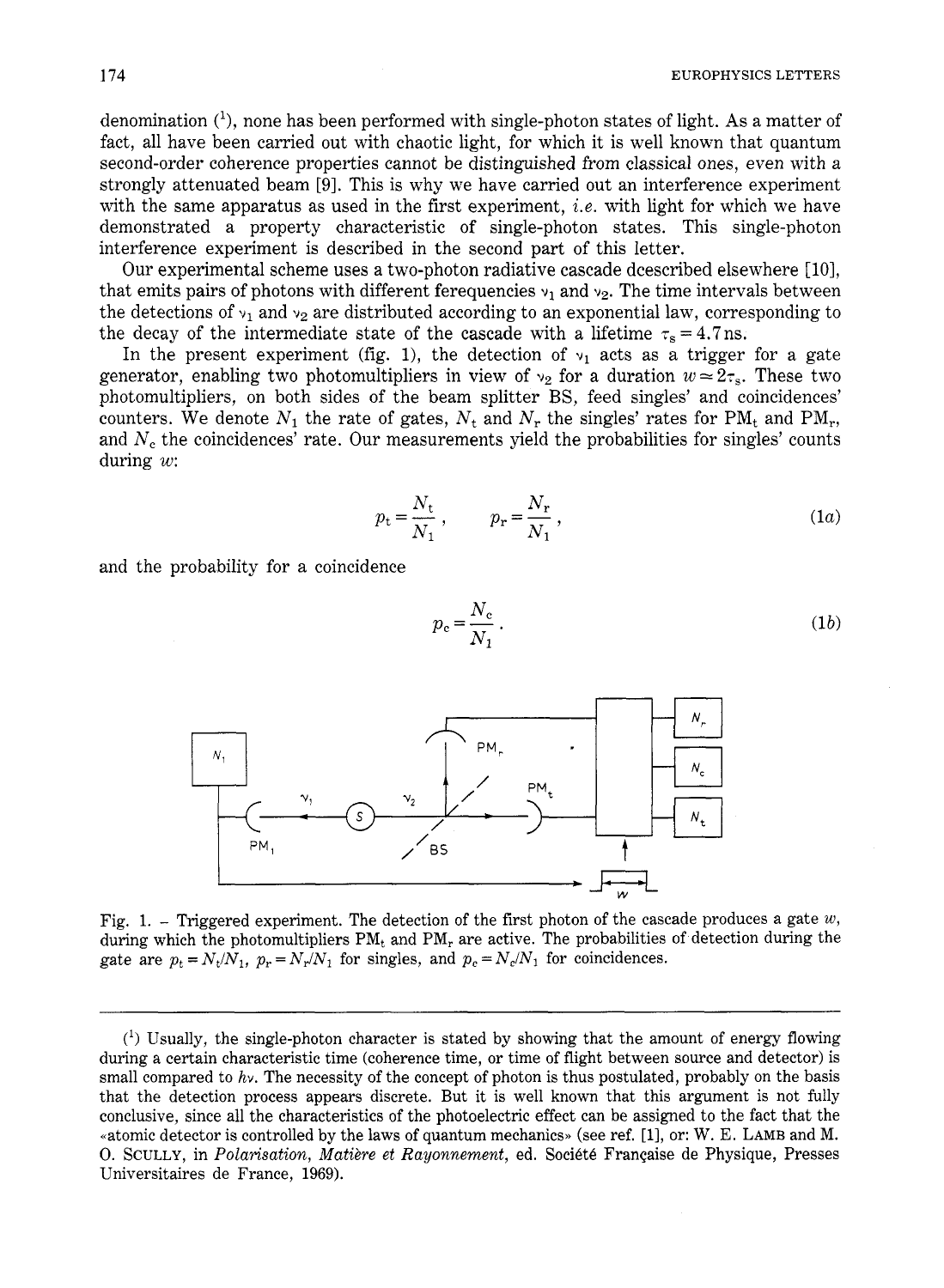During a gate, the probability for the detection of a photon  $v_2$ , coming from the same atom that emitted  $v_1$ , is much bigger than the probability of detecting a photon  $v_2$  emitted by any other atom in the source. We are then in a situation close to an ideal single-photon state emission, and we can expect the characteristic behaviour of such a state, *i.e.* an anticorrelation between detections occuring on both sides of the beam splitter.

We calculate now the minimum coincidence rate predicted by a classical wave-description of the experiment of fig. 1, involving the intensity  $I(t)$  impinging on the beam splitter. Let us define the time-averaged intensity for the *n*-th gate, open at time  $t_n$ .

$$
i_n = \frac{1}{w} \int\limits_{t_n}^{t_n+w} I(t) dt . \tag{2}
$$

The semi-classical model of photodetection (see footnote  $(1)$ ) yields

$$
p_{t} = \alpha_{t} w \langle i_{n} \rangle, \qquad p_{r} = \alpha_{r} w \langle i_{n} \rangle, \qquad (3a)
$$

$$
p_c = \alpha_t \alpha_r w^2 \langle i_n^2 \rangle \,, \tag{3b}
$$

where  $\alpha_t$ ,  $\alpha_r$  are global detection efficiencies, and brackets indicate averages defined over the ensemble of gates:

$$
\langle i_n \rangle = \frac{1}{N_1 T} \sum_{n=1}^{N_1 T} i_n , \qquad (4a)
$$

$$
\langle i_n^2 \rangle = \frac{1}{N_1 T} \sum_{n=1}^{N_1 T} i_n^2 \tag{4b}
$$

 $(T$  is the total duration of the experiment).

The standard Cauchy-Schwarz inequality:

$$
\langle i_n^2 \rangle \ge \langle i_n \rangle^2 \tag{5}
$$

holds for our average. Therefore, a classical description of this «triggered experiment» would yield counting rates obeying the inequality

$$
p_{\rm c} \ge p_{\rm r} p_{\rm t} \tag{6}
$$

or equivalently

$$
\alpha \ge 1 \quad \text{with} \quad \alpha = \frac{p_c}{p_r p_t} = \frac{N_c N_1}{N_r N_t} \,. \tag{7}
$$

These inequalities mean clearly that the classical coincidence probability  $p_c$  is always greater than the «accidental coincidence» probability, which is equal to  $p_r p_t$ . The violation of inequality (7) thus gives an «anticorrelation» criterion, for characterizing a nonclassical behaviour.

The actual values of the counting rates for our experiment are obtained by a straightforward quantum-mechanical calculation. Denoting  $N$  the rate of excitation of the cascade, and  $\varepsilon_1$ ,  $\varepsilon_t$  and  $\varepsilon_r$  the detection efficiencies (including collection solide angle, optics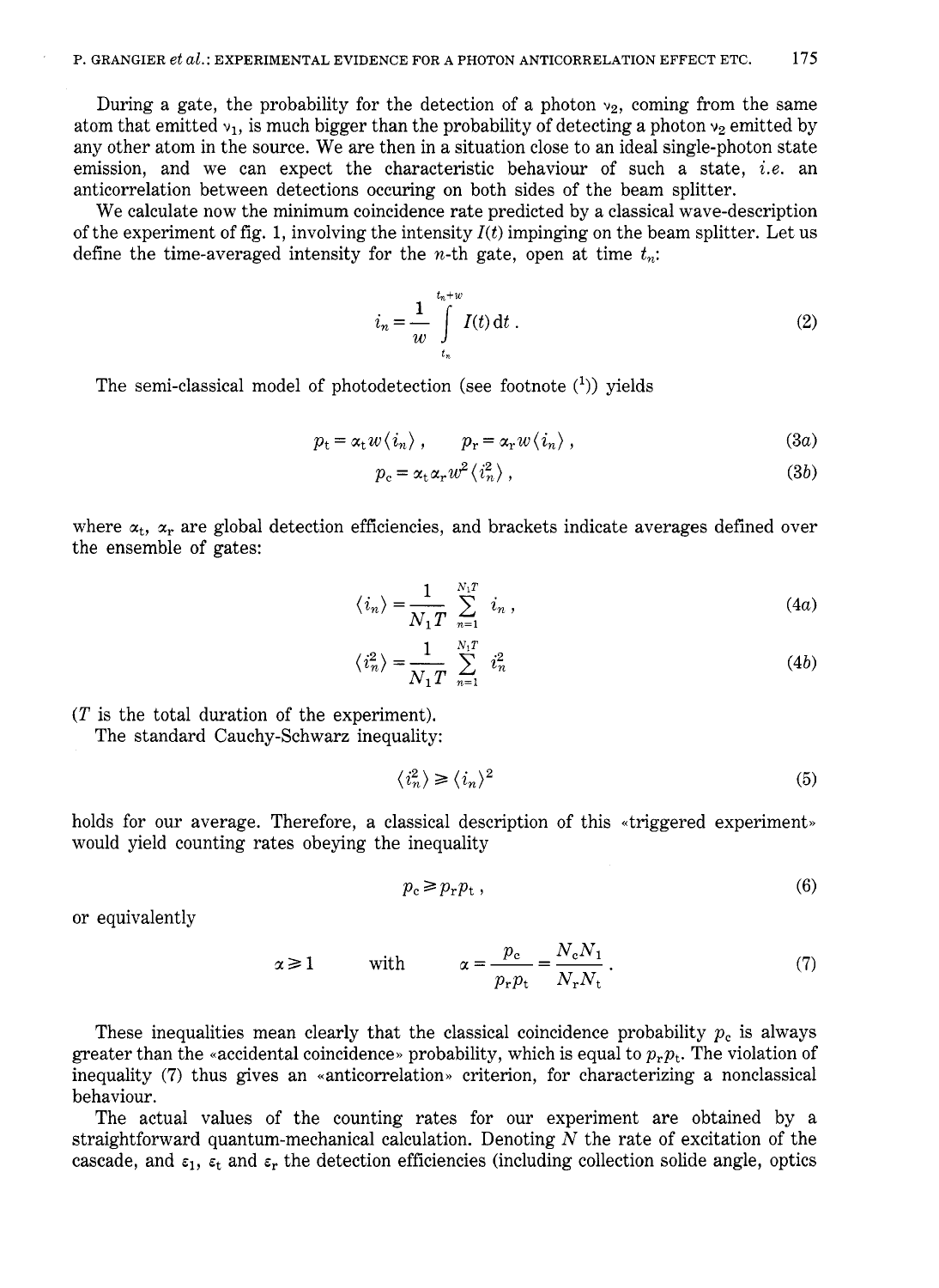transmission, and detector efficiency), we obtain

$$
N_1 = \varepsilon_1 N \tag{7a}
$$

$$
N_{t} = N_{1} \varepsilon_{t}(f(w) + Nw) , \qquad (7b)
$$

$$
N_{\mathbf{r}} = N_1 \varepsilon_{\mathbf{r}}(f(w) + Nw) \tag{7b'}
$$

$$
N_c = N_1 \varepsilon_t \varepsilon_r (2f(w)) Nw + (Nw)^2).
$$
 (7c)

The quantity  $f(w)$ , very close to 1 in our experiment, is the product of the factor  $1-\exp[-w/\tau_{\rm s}]$  (overlap between the gate and the exponential decay in the cascade) by a factor slightly greater than one related to the angular correlation between  $v_1$  and  $v_2$  [11].

The comparison of eqs. *(7b), (7b')* and *(7c)* clearly shows the anticorrelation: there is a  $\epsilon$  missing term»  $(f(w))^2$  in  $N_c$ , related to the fact that a single photon can only be detected once. The quantum-mechanical prediction for  $\alpha$  is thus

$$
\alpha_{\rm QM} = \frac{2f(w)Nw + (Nw)^2}{(f(w) + Nw)^2},
$$
\n(8)

which is smaller than one. The corresponding effect will be strong if *Nw* can be chosen much smaller than  $f(w)$ ; the experiment is thus designed in order to satisfy this requirement.

The excitation of the atoms is achieved by a two-photon process, using two single-line laser at different frequencies [10]. Several feedback loops control the laser frequencies and intensities, in order to obtain a short- and long-term stability of the excitation rate *N* within a few percent. The gate *w* is realized using two time-to-amplitude converters followed by threshold circuits. These  $\alpha$  single-channel analysers. are fed by shaped pulses from PM<sub>1</sub> on the START input, and from  $PM_t$  or  $PM_r$  on the STOP input. The gates corresponding to  $N_t$ and  $N_r$  can thus be adjusted and superimposed within 0.1 ns. A third time-to-amplitude converter measures the elapsed times between the various detections, and allows a permanent control of the gating system.

The value of *w* is chosen for a maximum violation of the semi-classical inequality  $\alpha \geq 1$ , by maximizing the quantity  $(1 - \alpha)/\sigma_{\alpha}$ , where  $\sigma_{\alpha}$  is the standard deviation on the measurement of  $\alpha$  due to the counting process. This criterion yields  $w \approx 9$  ns.

In fig. 2 the theoretical and experimental values of  $\alpha$  are plotted as a function of  $Nw$  (see



Fig. 2. - Anticorrelation parameter  $\alpha$  as a function of *wN* (number of cascades emitted during the gate) and of  $N_1$  (trigger rate). The indicated error bars are  $\pm$  one standard deviation. The full-line curve is the theoretical prediction from eq.  $(8)$ . The inequality  $\alpha \geq 1$  characterizes the classical domain.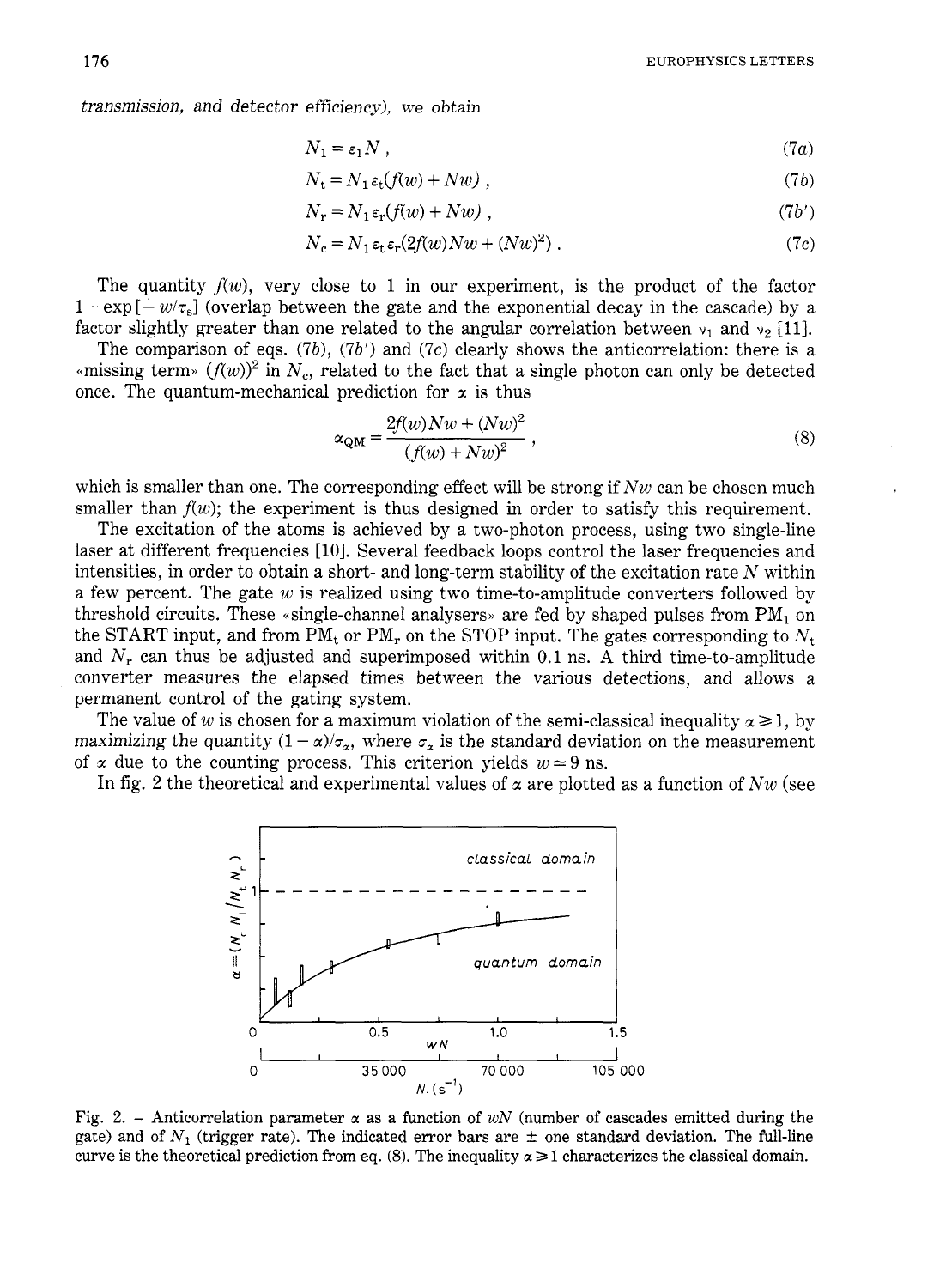eq. (8)), or equivalently as a function of the rate of gates  $N_1 = \varepsilon_1 N$ . A maximum violation of more than 13 standard deviations is obtained for  $\alpha = 0.18 \pm 0.06$ . For this point, the total counting time was  $T \approx 5$  hours, with  $N_1 \approx 8800 \text{ s}^{-1}$  (including the dark rate  $300 \text{ s}^{-1}$ ), and  $N_r \approx 5 \text{ s}^{-1}$  (dark rate 0.02 s<sup>-1</sup>). In that case, the number of expected coincidences from the classical theory would be  $N_c^{class}T \ge 50$ , while we found  $N_c^{exp}T = 9$ . Hence the light emitted after each «triggering» pulse has been shown to exhibit a specifically quantum anticorrelation behaviour *(2).* 

By building a Mach-Zehnder interferometer around the beam splitter BS1 (fig. **3),** an actual «single-photon» interference experiment can be designed. According to quantum mechanics, the probabilities  $p_{MZ1}$  and  $p_{MZ2}$  for a detection during the gate in either output of the interferometer are oppositely modulated, as a function of the path difference  $\delta$ , with a visibility unity.



Fig. 3. - Mach-Zehnder interferometer. The detection probabilities in outputs MZ1 and MZ2 are oppositely modulated as a function of the path difference between the arms of the interferometer.

In the actual experiment, the optical system is designed in order to accept the large optical spread of the beam from the source [lo] (beam diameter **40** mm for a total divergence 25 mrd), without destroying the visibility of the fringes. This was achieved by observing the fringes in the focal planes of two lenses in view of the outputs MZ1 and MZ2, and working at a path difference around zero.

The two beam splitters BS1 and BS2 are actually two multidielectric coatings on a single  $(60 \times 120)$  mm<sup>2</sup> silica plate. The planeities of this plate and of the mirrors are close to  $\lambda/50$ ; the orientations are controlled by mechanical stages at about the same precision. The counting rates on both outputs of the interferometer are measured as a function of the path difference 0'; *B* is varied using a piezo-driven mechanical system, which ensures a parallel translation of the mirror at the required precision.

The interferometer was first checked using light from the actual source, but without any gating system. We found a fringe visibility  $\binom{3}{2}$   $V= 98.7\% \pm 0.5\%$ , easily reproducible from

 $(2)$  A counter experiment has been performed using a pulsed photodiode; the rate  $N_1$  of exciting electrical pulses, and the probabilities  $p_t = N_t/N_1$  and  $p_r = N_r/N_1$  can be adjusted to the same values than in the actual experiment. But since the light pulse from the diode can be described classically, the expected number of coincidences obeys inequality **(7).** This point has been verified experimentally in detail.

<sup>&</sup>lt;sup>(3)</sup> The fringe visibility is defined by  $V = (N_{\text{MZ1}}^{\text{Max}} - N_{\text{MZ1}}^{\text{Min}})/(N_{\text{MZ1}}^{\text{Min}} + N_{\text{MZ1}}^{\text{Min}})$ , where  $N_{\text{MZ1}}^{\text{Min}}$  and  $N_{\text{MZ1}}^{\text{Min}}$ are the maximum and minimum counting rates on output MZ1 when *6* is varied (dark rates of the PMTs are subtracted for this calculation).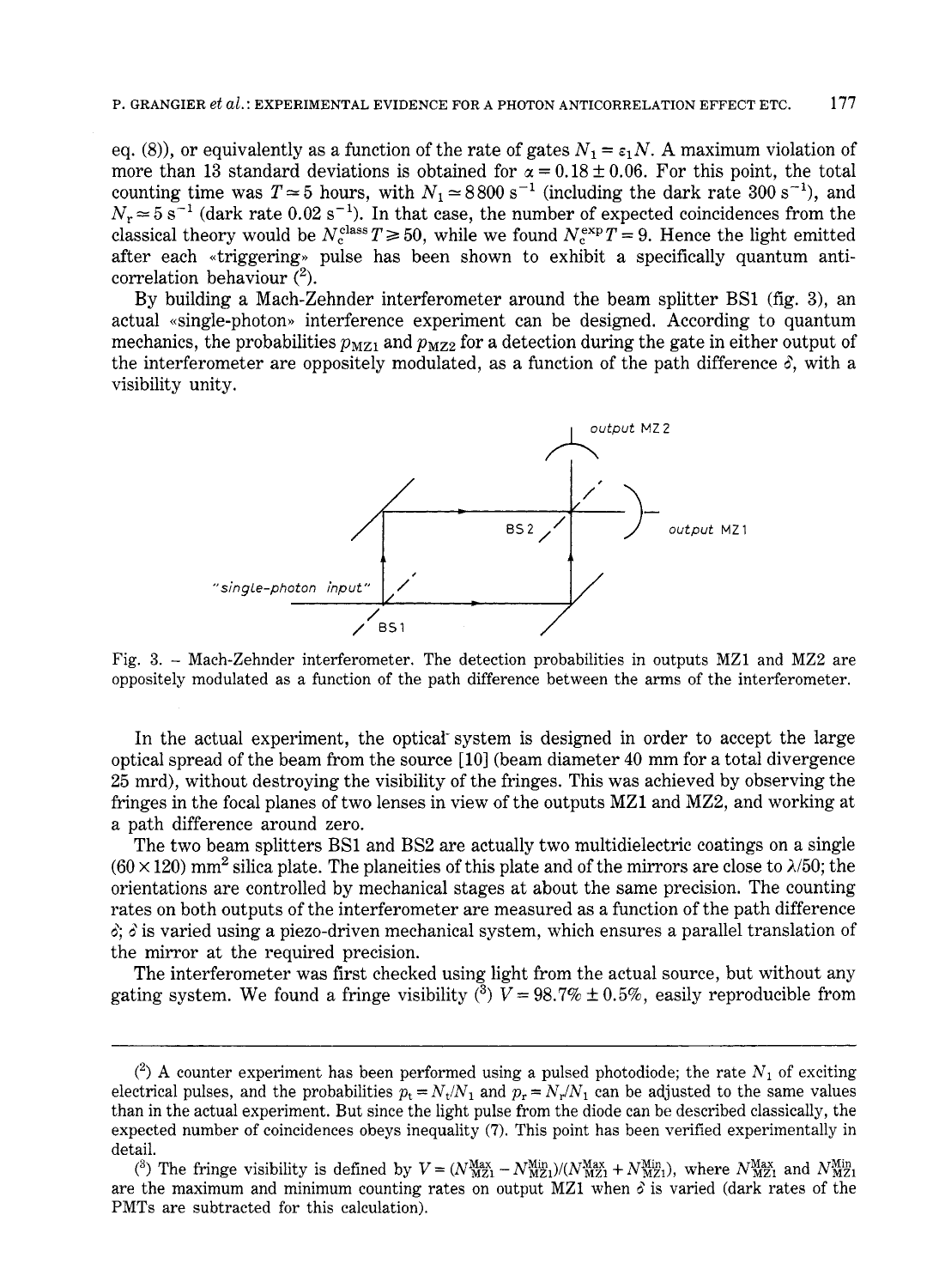

Fig. 4. – Number of counts in outputs MZ1 and MZ2 as a function of the path difference  $\delta$  (one channel corresponds to a  $\lambda/50$  variation of  $\delta$ ). *a*) 1 s counting time per channel *b*) 15 s counting time per channel (compilation of 15 elementary sweeps (like *(a)).* This experiment corresponds to an anticorrelation parameter  $\alpha = 0.18$ .

day to day within the error limit. In the actual gated experiment,  $\delta$  was varied around  $\delta = 0$ over *256* steps of *AI50* each, with a counting time of 1 s per step. These sweeps over *5* fringes were stored separately into a computer, then compiled to improve the signal-to-noise ratio. A single sweep and the compiled result for  $\alpha = 0.18$  are shown on fig. 4. Several methods of data analysis consistently yielded  $V > 98\%$  for any value of  $\alpha$  (fig. 5).

Two triggered experiments have thus been performed, using the same source and the same triggering scheme for the detectors. They illustrate the wave-particle duality of light. Indeed, if we want to use classical concepts, or pictures, to interpret these experiments, we must use a particle picture for the first one («the photons are not split on a beam splitter»),since we violate an inequality holding for any classical wave model. On the contrary, we are compelled to use a wave picture («the electromagnetic field is coherently



Fig. 5. - Visibility of the fringes in the single-photon regime as a function of *WN* (compare with fig. **2). A** correction (smaller than **0.3%)** has been made for dark counts of the PMTs. The estimation of the error bars is conservative.